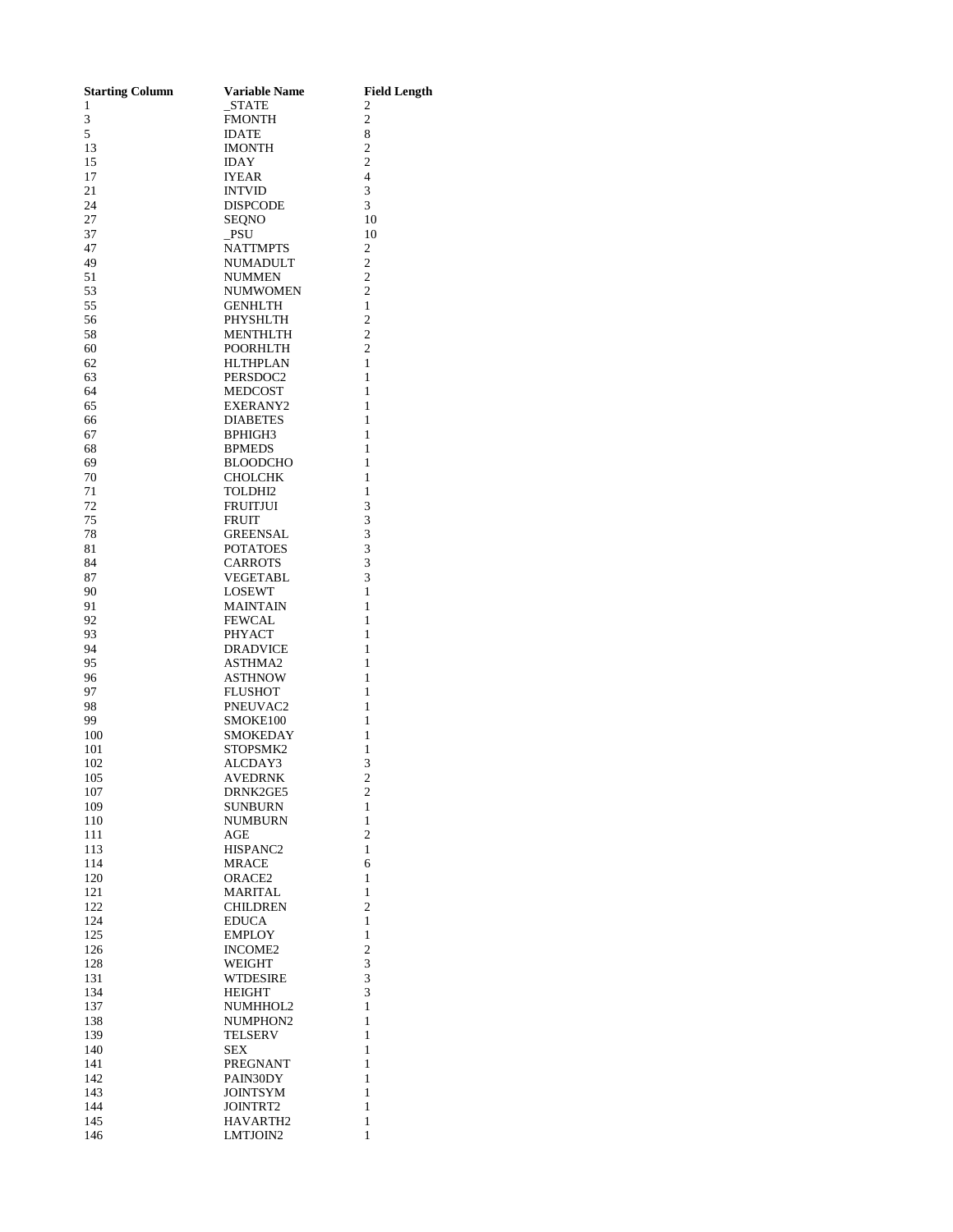| 147        | <b>ARTHDIS2</b>                   | 1                       |
|------------|-----------------------------------|-------------------------|
| 148        | <b>FALL3MN</b>                    | 1                       |
| 149<br>150 | <b>FALLINJ</b><br><b>OLACTLM2</b> | 1<br>1                  |
| 151        | <b>USEEQUIP</b>                   | 1                       |
| 152        | <b>JOBACTIV</b>                   | 1                       |
| 153        | <b>MODPACT</b>                    | $\mathbf{1}$            |
| 154        | <b>MODPADAY</b>                   | $\overline{2}$          |
| 156        | MODPATIM                          | 3                       |
| 159        | VIGPACT                           | 1                       |
| 160        | VIGPADAY<br><b>VIGPATIM</b>       | $\overline{c}$          |
| 162<br>165 | <b>VETERAN</b>                    | 3<br>1                  |
| 166        | VETSTAT2                          | 1                       |
| 167        | <b>VACARE</b>                     | $\mathbf{1}$            |
| 168        | <b>HIVTF1A</b>                    | 1                       |
| 169        | HIVTF1B                           | 1                       |
| 170        | HIVOPT1B                          | 1                       |
| 171        | HIVTST3                           | 1                       |
| 172<br>178 | HIVTSTD2                          | 6<br>$\overline{c}$     |
| 180        | RSNTST4<br>WHRTST5                | 2                       |
| 182        | HIVRISK2                          | 1                       |
| 183        | PCSAIDS2                          | 1                       |
| 184        | DIABAGE2                          | 2                       |
| 186        | <b>INSULIN</b>                    | 1                       |
| 187        | DIABPILL                          | 1                       |
| 188        | <b>BLDSUGAR</b>                   | 3                       |
| 191<br>194 | FEETCHK2<br><b>FEETSORE</b>       | 3<br>$\mathbf{1}$       |
| 195        | <b>DOCTDIAB</b>                   | $\overline{2}$          |
| 197        | CHKHEMO <sub>2</sub>              | $\overline{c}$          |
| 199        | <b>FEETCHK</b>                    | $\overline{c}$          |
| 201        | <b>EYEEXAM</b>                    | 1                       |
| 202        | <b>DIABEYE</b>                    | 1                       |
| 203        | <b>DIABEDU</b>                    | 1                       |
| 204        | <b>LASTDEN2</b>                   | 1                       |
| 205<br>206 | <b>RMVTEETH</b><br>DENCLEAN       | 1<br>1                  |
| 207        | <b>HADMAM</b>                     | 1                       |
| 208        | <b>HOWLONG</b>                    | 1                       |
| 209        | <b>NEXTMAM</b>                    | 1                       |
| 210        | WHYDONE3                          | 1                       |
| 211        | PROFEXAM                          | 1                       |
| 212        | <b>LENGEXAM</b>                   | $\mathbf{1}$            |
| 213<br>214 | <b>HADPAP</b><br><b>LASTPAP</b>   | 1<br>1                  |
| 215        | HADHYST2                          | 1                       |
| 216        | FLUPRO2                           | $\overline{\mathbf{c}}$ |
| 218        | SMKDETE3                          | 1                       |
| 219        | <b>FIRESCP3</b>                   | 1                       |
| 220        | <b>FRPLANDO</b>                   | 1                       |
| 221        | <b>FIREXIT</b>                    | 1                       |
| 222<br>223 | <b>FRPEXLOC</b><br>ASTHMAGE       | $\mathbf{1}$<br>2       |
| 225        | ASATTACK                          | 1                       |
| 226        | <b>ASERVIST</b>                   | $\overline{2}$          |
| 228        | <b>ASDRVIST</b>                   | $\overline{c}$          |
| 230        | ASRCHKUP                          | $\overline{c}$          |
| 232        | <b>ASACTLIM</b>                   | 3                       |
| 235        | ASYMPTOM                          | 1                       |
| 236        | ASNOSLEP<br><b>ASTHMEDS</b>       | 1                       |
| 237<br>238 | CASTHDX                           | 1<br>$\overline{2}$     |
| 240        | CASTHNOW                          | 2                       |
| 242        | HASYMP1                           | 1                       |
| 243        | HASYMP2                           | 1                       |
| 244        | HASYMP3                           | 1                       |
| 245        | HASYMP4                           | 1                       |
| 246        | HASYMP5                           | 1                       |
| 247<br>248 | HASYMP6<br>STRSYMP1               | 1<br>1                  |
| 249        | STRSYMP2                          | 1                       |
| 250        | STRSYMP3                          | 1                       |
|            |                                   |                         |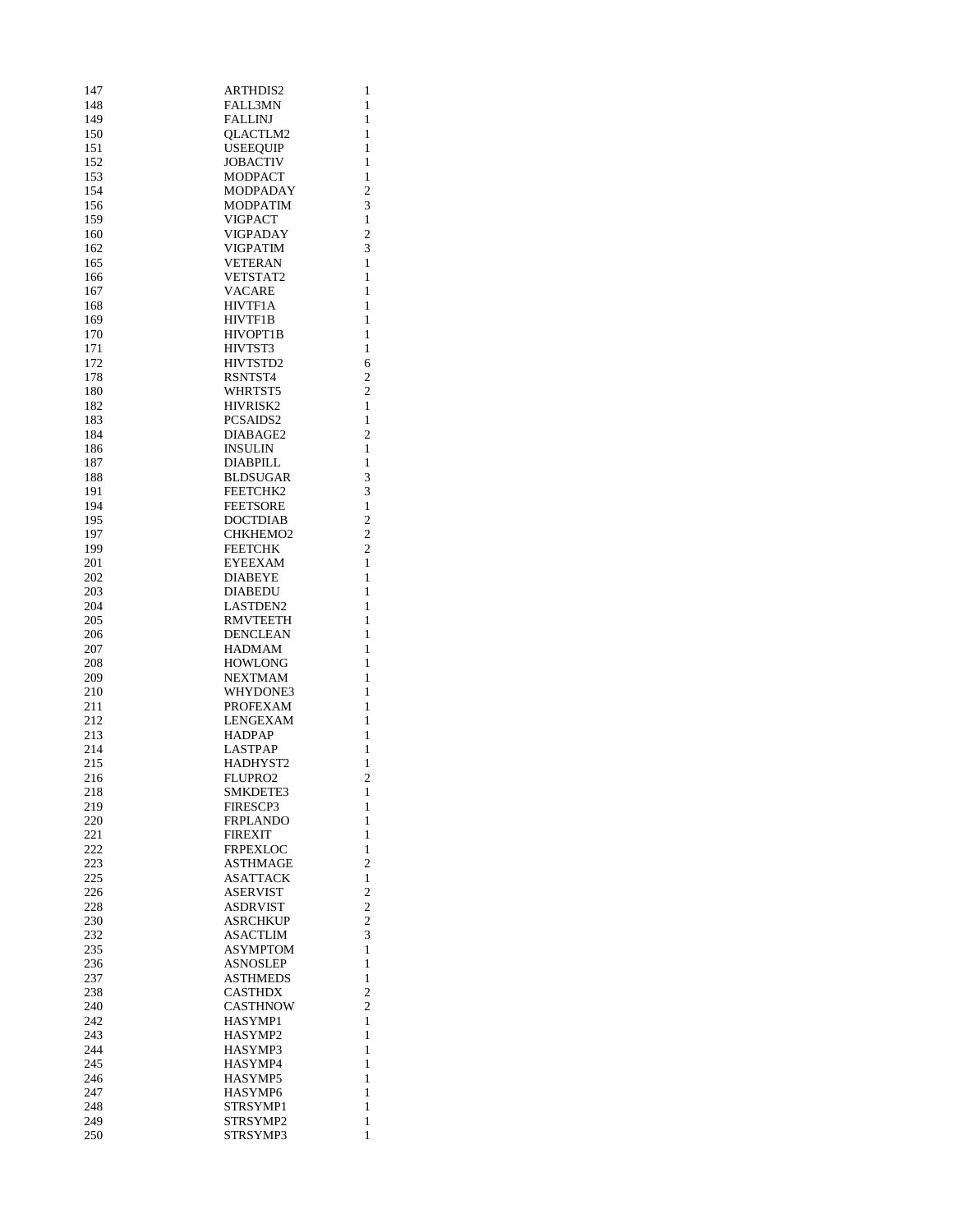| 251        | STRSYMP4                     | 1                            |
|------------|------------------------------|------------------------------|
| 252        | STRSYMP5                     | $\mathbf{1}$                 |
| 253        | STRSYMP6                     | 1                            |
| 254<br>255 | <b>FIRSTAID</b><br>CVDFAT02  | $\mathbf{1}$<br>1            |
| 256        | CVDFVG01                     | 1                            |
| 257        | <b>CVDEXR03</b>              | 1                            |
| 258        | CVDFATR2                     | $\mathbf{1}$                 |
| 259        | <b>CVDFVEG</b>               | $\mathbf{1}$                 |
| 260        | <b>CVDEXRS2</b>              | 1                            |
| 261        | <b>CVDINFR2</b>              | $\mathbf{1}$                 |
| 262        | CVDCRHD2                     | 1                            |
| 263        | CVDSTRK2                     | $\mathbf{1}$                 |
| 264        | <b>HATTKAGE</b>              | $\overline{c}$               |
| 266        | <b>STROKAGE</b>              | $\overline{c}$               |
| 268        | <b>CVDREHAB</b>              | 1                            |
| 269        | CVDASPRN                     | 1                            |
| 270<br>271 | ASPUNSAF                     | $\mathbf{1}$<br>$\mathbf{1}$ |
| 272        | WHYASPAN<br>WHYASPHA         | $\mathbf{1}$                 |
| 273        | WHYASPSK                     | 1                            |
| 274        | <b>VITAMINS</b>              | 1                            |
| 275        | <b>MULTIVIT</b>              | $\mathbf{1}$                 |
| 276        | <b>FOLICACD</b>              | $\mathbf{1}$                 |
| 277        | <b>TAKEVIT</b>               | 3                            |
| 280        | <b>RECOMMEN</b>              | $\mathbf{1}$                 |
| 281        | <b>FIRSTSMK</b>              | 2                            |
| 283        | <b>REGSMK</b>                | $\overline{2}$               |
| 285        | LASTSMK                      | $\overline{c}$               |
| 287        | <b>GETCARE</b>               | 1                            |
| 288<br>289 | <b>OUITSMOK</b>              | 1<br>$\mathbf{1}$            |
| 290        | HOUSESMK<br><b>INDOORS</b>   | $\mathbf{1}$                 |
| 291        | SMKPUBLC                     | $\mathbf{1}$                 |
| 292        | SMKWORK                      | 1                            |
| 293        | USEEVER2                     | 1                            |
| 294        | USENOW2                      | 1                            |
| 295        | CIGAR2                       | 1                            |
| 296        | <b>CIGARNOW</b>              | 1                            |
| 297        | <b>PIPESMK</b>               | 1                            |
| 298        | <b>PIPENOW</b>               | $\mathbf{1}$                 |
| 299<br>300 | <b>BIDISMK</b>               | $\mathbf{1}$                 |
| 301        | <b>BIDINOW</b><br>ARTTODAY   | 1<br>1                       |
| 302        | <b>ARTHWGT</b>               | $\mathbf{1}$                 |
| 303        | ARTHEXER                     | 1                            |
| 304        | <b>ARTHEDU</b>               | $\mathbf{1}$                 |
| 305        | <b>PSATEST</b>               | 1                            |
| 306        | <b>PSATIME</b>               | 1                            |
| 307        | DIGRECEX                     | 1                            |
| 308        | <b>DRETIME</b>               | 1                            |
| 309        | PROSTATE                     | 1                            |
| 310        | <b>BLDSTOOL</b>              | 1                            |
| 311<br>312 | LSTBLDS2<br>HADSIGM2         | 1<br>$\mathbf{1}$            |
| 313        | LASTSIG2                     | 1                            |
| 314        | DRNKBEER                     | 2                            |
| 316        | DRNKWINE                     | $\overline{2}$               |
| 318        | DRNKLIQR                     | 2                            |
| 320        | DRNKLOC                      | 1                            |
| 321        | BUYALCH                      | 1                            |
| 322        | <b>BINGEDRV</b>              | 1                            |
| 323        | <b>QSTVER</b>                | 1                            |
| 324        | <b>QSTLANG</b>               | $\overline{c}$               |
| 326<br>331 | _STSTR<br>$_WT2$             | 5<br>10                      |
| 341        | $\overline{\text{AGEG}}_{-}$ | 2                            |
| 343        | SEXG                         | 1                            |
| 344        | RACEG3                       | 1                            |
| 345        | <b>IMPAGE</b>                | 2                            |
| 347        | _IMPNPH                      | 1                            |
| 348        | _TOTINDA                     | 1                            |
| 349        | RFHYPE4                      | 1                            |
| 350        | <b>CHOLCHK</b>               | 1                            |